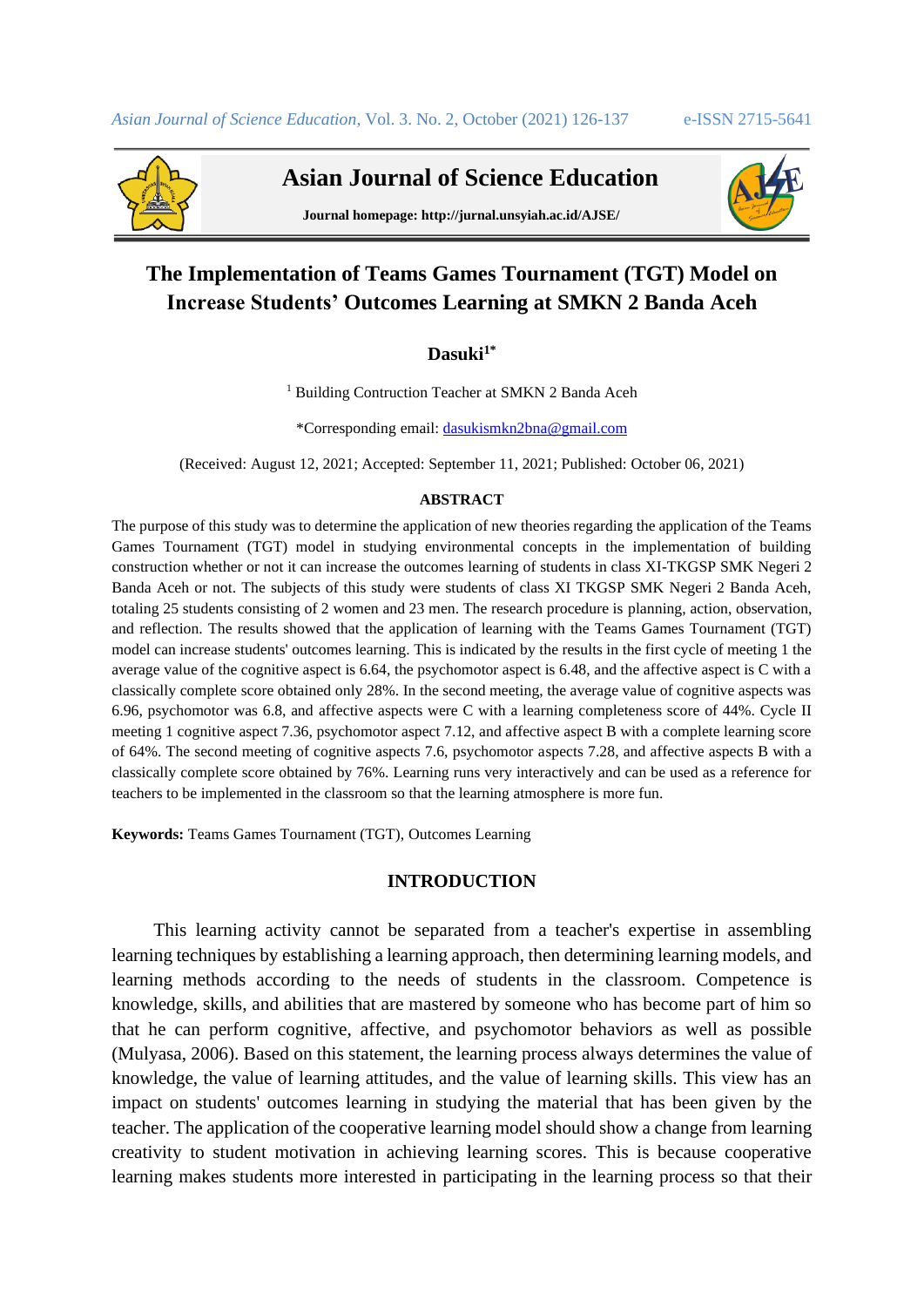creative ideas can be created because students interact directly (Harjono, A., & Sahidu, H., 2018).

## **Problem of Research**

Answering the learning challenges for students in increasing outcomes learning, classroom action research based on the problems faced by students needs to be done. In essence, students have the habit of being lazy to read and lazy to find out about the science of building construction. In addition, students are often late so that the learning process is understanding the concept is not achieved. On the other hand, students have learning barriers because students have a very low ability to understand the lessons or concepts given by the teacher. Students are only used to taking notes and listening to what the teacher says, so students are not creative. This is due to the teaching and learning process that always uses the lecture method, not interspersed with other methods such as question and answer discussions. Conditions like this will affect the value of learning or student learning completeness. Another obstacle found is that students are not used to facing learning challenges. Students tend to be vacuumed by what is given by the teacher, especially in learning about the environment in the implementation of building construction. Learning creativity is not reflected in the learning process, students only take notes and reread them. This learning process will be meaningful if students practice in the field, namely the implementation of building construction. Students basically do not have extensive knowledge then students do not have a disciplined learning attitude and divide their time in learning. Students do not have skills in learning development. Therefore, solutions so that students do not have obstacles in learning must be obtained immediately. One alternative is to apply cooperative learning models where students are taught to be independent in the learning process. Students are used as agents of change in the classroom, students are fostered, and given the motivation to learn to get used to independent learning.

The solution to complete student learning scores begins with increasing student learning creativity. This classroom action research applies the Teams Games Tournament (TGT) learning model where this learning model is designed to stimulate students' learning desires, then this learning model is presented to build students' creativity. To make students responsible and disciplined, the author initially applied attendance discipline according to school regulations, then disciplined in using the Teams Games Tournament (TGT) learning model. After the implementation of this TGT model in learning, it is hoped that students' creativity in learning can increase and learning outcomes can also increase.

## **Research Focus**

The focus of this research is to find out the application of new theories about the application of the TGT model in studying environmental concepts in the implementation of building construction on the outcomes learning of students in class XI-TKGSP SMK Negeri 2 Banda Aceh.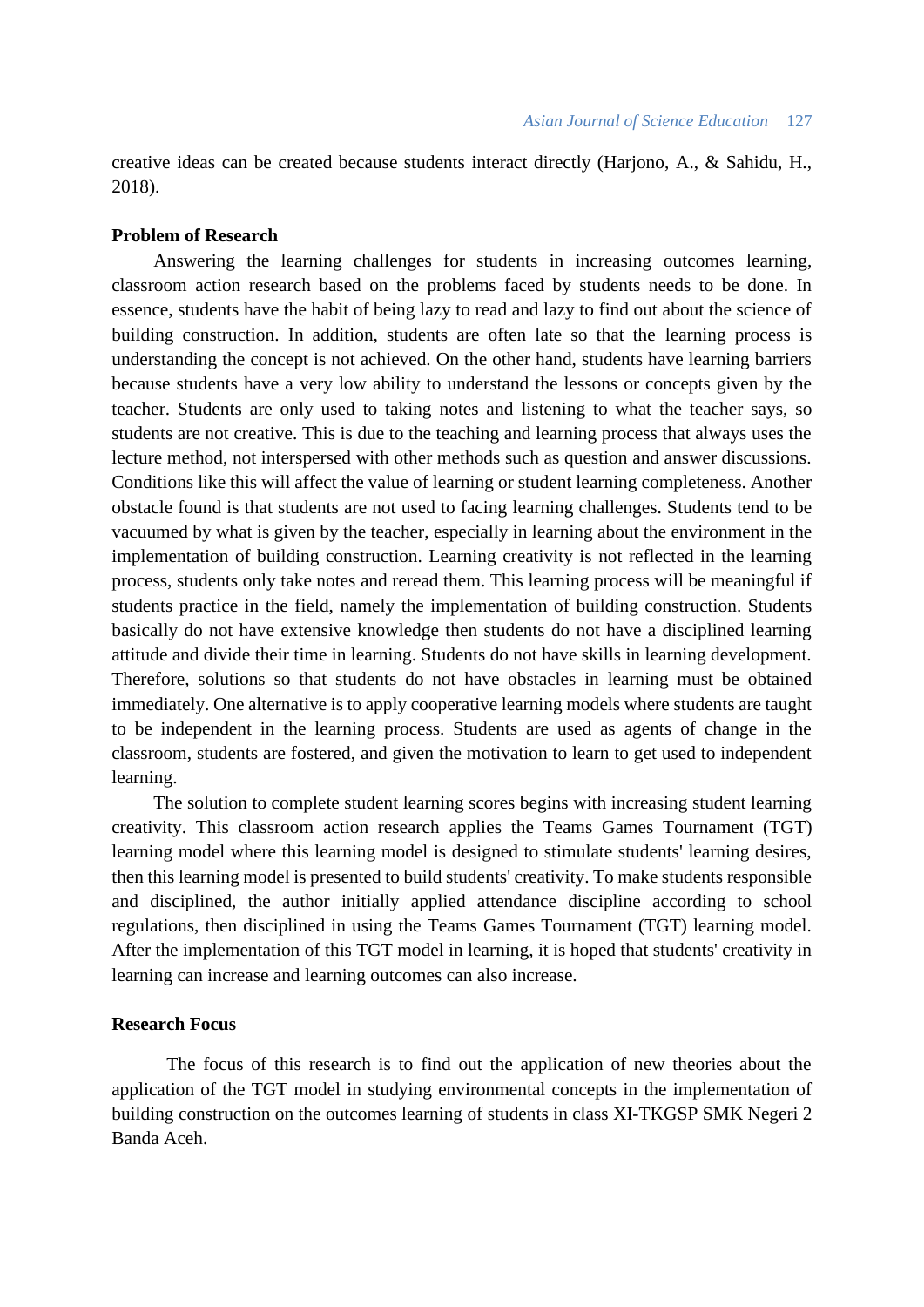# **METHODOLOGY OF RESEARCH**

## **General Background of Research**

Classroom action research was carried out in class XI-TKGSP, SMK Negeri 2 Banda Aceh. This research took place for three months from July to September 2019.

## **Subject of Research**

The subjects of this class action research were students of class XI-TKGSP SMK Negeri 2 Banda Aceh. There are 25 students consisting of 2 girls and 23 boys. Another subject is the teacher who teaches the class as a comparison of students' scores on the learning process.

## **Instrument and Procedures**

The implementation of learning using the Teams Games Tournament (TGT) learning model is divided into 3 (three) learning stages, namely: 1) the learning process is carried out in study groups according to the indicators that have been set in learning; 2) students are directed to provide information to each other in turns to all groups so that all the material studied in groups is controlled by other groups; 3) students play games using TGT media (Munadir, 1999). Sources of data used are student learning outcomes about increasing student learning creativity, including:

- a. The cognitive aspect of students is in the form of learning ability scores in each cycle of meetings with observers' observations.
- b. Psychomotor aspects are student learning skills that are observed in each cycle.
- c. The affective aspect is the observation of students' learning attitudes which are also observed by the authors and observers.

The research procedure consists of planning, implementing, observing, and reflecting with the details of the activities as follows:

- 1. Planning
	- a. Planning social function materials stating and asking questions into the syllabus 4 times face-to-face which is one of the learning tools that must be carried out by every teacher.
	- b. Make a lesson plan implementation of lesson plans for 4 meetings to be used for action
	- c. Develop test instruments for research at the end of the lesson.
	- d. Prepare observation sheets and choose teaching materials that are in accordance with the material to achieve complete learning.
	- e. The learning steps are arranged and designed in such a way in the lesson plans.
- 2. Action Execution
	- a. Preliminary activities
		- 1) The teacher greets
		- 2) Reading prayers
		- 3) Teacher absent students
		- 4) Do apperception
		- 5) Provide motivation
		- 6) Writing Basic Competencies and indicators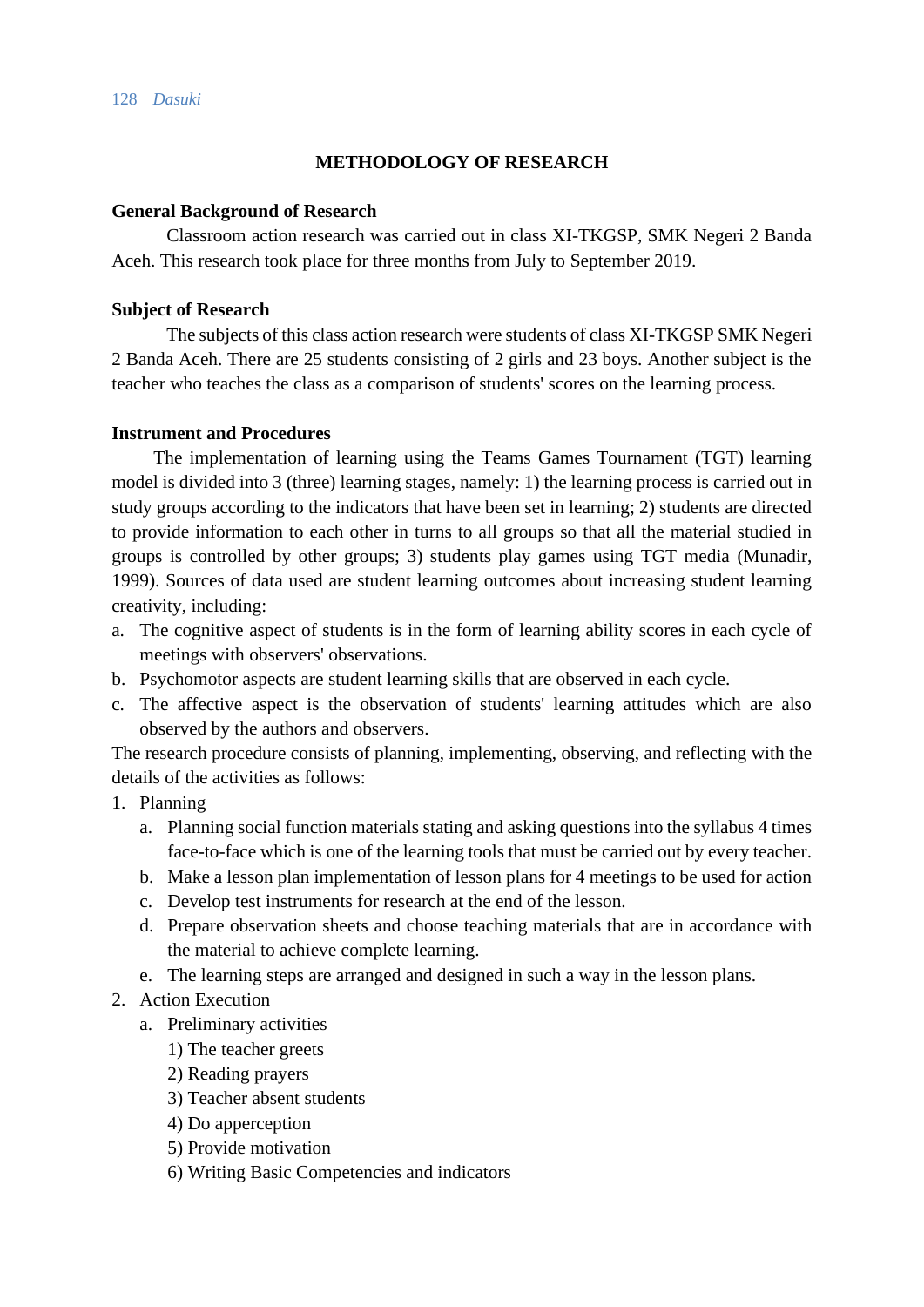b. Core activities

1) Exploration: the teacher informs the competencies to be achieved.

- 2) Elaboration: the teacher provides a learning guide about the foundation
	- a) The teacher explains the meaning and purpose of learning
	- b) The teacher explains how to apply the TGT Model
	- c) The teacher gives an example of learning rock foundation techniques
	- d) The teacher asks the students to try to explain the stone
- c. Closing Activities
	- 1) The teacher concludes the results of the discussion
	- 2) The teacher gives homework
- 3. Observation

At the observation stage, observing learning actions in the form of student learning activities starting from the beginning of learning until the end of learning with the help of observers who pay attention to student activities in the learning process. Observations were made during teaching and learning activities by putting a checkmark  $(\sqrt)$  in accordance with the available column. The elements assessed in this study were student knowledge, student skills, and student attitudes in the learning process.

## 4. Reflection

At the reflection stage, the author provides feedback objectively in the description of the learning outcomes in the form of success in learning and failure of learning that has taken place. The evaluation is carried out after each meeting, then it will be improved/improved in the next cycle.

#### **Data Analysis**

The data from this research are divided into 3 aspects, namely: affective, cognitive, and psychomotor. The three aspects are averaged and the results are seen to measure student learning mastery. The range of values used in this study is from 0 to 10. If the average is above 7.5 then the student is declared complete and vice versa. In each cycle, students' learning mastery will be re-measured to see the impact of the application of this TGT model in learning. The measurement of mastery learning uses the following formula:

$$
P = \frac{\text{number of students who completed}}{\text{total number of students}} \times 100\%
$$

Where p is the percentage of complete learning.

# **RESULTS AND DISCUSSION**

The initial state of the results of this classroom action research student learning creativity is still very low, the value of student learning has not achieved classical completeness and students are still learning what is given by the teacher. The value of student learning outcomes has not been maximized and students do not build togetherness in learning. The results of the initial observations are as follows: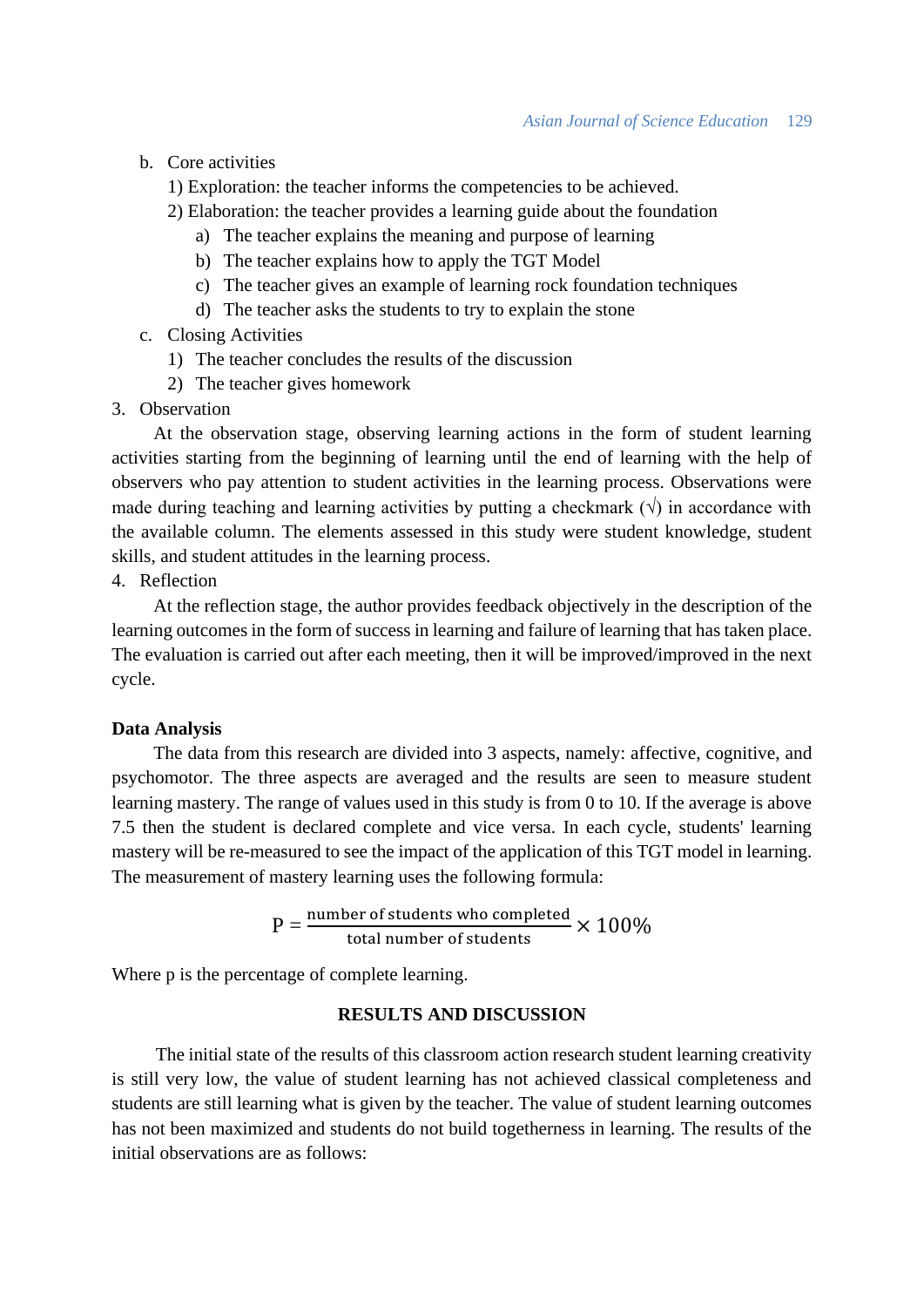|                | <b>Observation</b> | <b>Total Students</b> |                  |            |  |  |
|----------------|--------------------|-----------------------|------------------|------------|--|--|
| N <sub>0</sub> | <b>Aspects</b>     | <b>Completed</b>      | <b>Not</b>       | Complete   |  |  |
|                |                    |                       | <b>Completed</b> | Percentage |  |  |
|                | Affective          |                       | 20               | 20%        |  |  |
|                | Kognitif           |                       | 20               | 20%        |  |  |
|                | Psychomotor        |                       | 20               | 20%        |  |  |

**Table 1.** The results of the initial observation of student scores

The results of the author's initial observations where students' learning scores have not reached classical completeness 75% and are still very low. The results of this initial observation on affective aspects (attitudes) reach 20%, cognitive aspects (knowledge) 20%, and psychomotor (skills) 20%. The results of the observations of the authors and observers indicate that the increase in students' learning creativity refers to the value of student learning which includes affective, cognitive, and psychomotor aspects. This learning outcome gets changes for students, so the results of the action in the first cycle of the 1st meeting are as follows:

|                         | <b>Table 2.</b> Students' Outcomes Learning Cycle I Meeting 1 |                  |                                        |                |              |  |
|-------------------------|---------------------------------------------------------------|------------------|----------------------------------------|----------------|--------------|--|
| N <sub>0</sub>          | Gender (M/F)                                                  |                  | <b>Observation Aspects</b><br>Complete |                |              |  |
|                         |                                                               | <b>Affective</b> | Kognitif                               | Phsycomotor    | Percentage % |  |
| $\mathbf{1}$            | M                                                             | $\overline{B}$   | 8                                      | 8              | Completed    |  |
| $\overline{2}$          | $\mathbf{M}$                                                  | $\, {\bf B}$     | 8                                      | $\overline{7}$ | Completed    |  |
| 3                       | M                                                             | $\overline{C}$   | 6                                      | 6              | <b>Not</b>   |  |
| $\overline{\mathbf{4}}$ | $\mathbf M$                                                   | $\overline{C}$   | 6                                      | 6              | <b>Not</b>   |  |
| 5                       | M                                                             | $\, {\bf B}$     | 8                                      | $\overline{7}$ | Completed    |  |
| 6                       | $\mathbf{M}$                                                  | $\, {\bf B}$     | 8                                      | $\overline{7}$ | Completed    |  |
| $\overline{7}$          | M                                                             | $\mathcal{C}$    | 6                                      | $\overline{7}$ | <b>Not</b>   |  |
| 8                       | M                                                             | $\mathcal{C}$    | 8                                      | 6              | <b>Not</b>   |  |
| 9                       | $\mathbf M$                                                   | $\overline{C}$   | 6                                      | 6              | <b>Not</b>   |  |
| 10                      | M                                                             | $\overline{C}$   | 6                                      | 6              | <b>Not</b>   |  |
| 11                      | $\mathbf{M}$                                                  | $\overline{C}$   | 6                                      | 6              | <b>Not</b>   |  |
| 12                      | M                                                             | $\overline{C}$   | 6                                      | 6              | <b>Not</b>   |  |
| 13                      | ${\rm F}$                                                     | $\overline{C}$   | 6                                      | 6              | <b>Not</b>   |  |
| 14                      | $\mathbf F$                                                   | $\overline{C}$   | 6                                      | 6              | <b>Not</b>   |  |
| 15                      | M                                                             | $\mathcal{C}$    | 6                                      | 6              | Not          |  |
| 16                      | M                                                             | $\overline{C}$   | 6                                      | 6              | <b>Not</b>   |  |
| 17                      | M                                                             | $\overline{C}$   | 6                                      | 6              | <b>Not</b>   |  |
| 18                      | $\mathbf M$                                                   | $\overline{C}$   | 6                                      | 6              | <b>Not</b>   |  |
| 19                      | $\mathbf M$                                                   | $\overline{C}$   | 6                                      | 6              | <b>Not</b>   |  |
| 20                      | $\mathbf M$                                                   | $\mathcal{C}$    | 6                                      | 6              | <b>Not</b>   |  |
| 21                      | $\mathbf M$                                                   | $\overline{C}$   | 6                                      | 6              | <b>Not</b>   |  |
| 22                      | $\mathbf M$                                                   | $\mathcal{C}$    | 6                                      | 6              | <b>Not</b>   |  |
| 23                      | $\mathbf{M}$                                                  | $\, {\bf B}$     | 8                                      | 8              | <b>Not</b>   |  |
| 24                      | M                                                             | $\, {\bf B}$     | 8                                      | 8              | Completed    |  |
| 25                      | M                                                             | $\bf{B}$         | 8                                      | 8              | Completed    |  |

**Table 2.** Students' Outcomes Learning Cycle I Meeting 1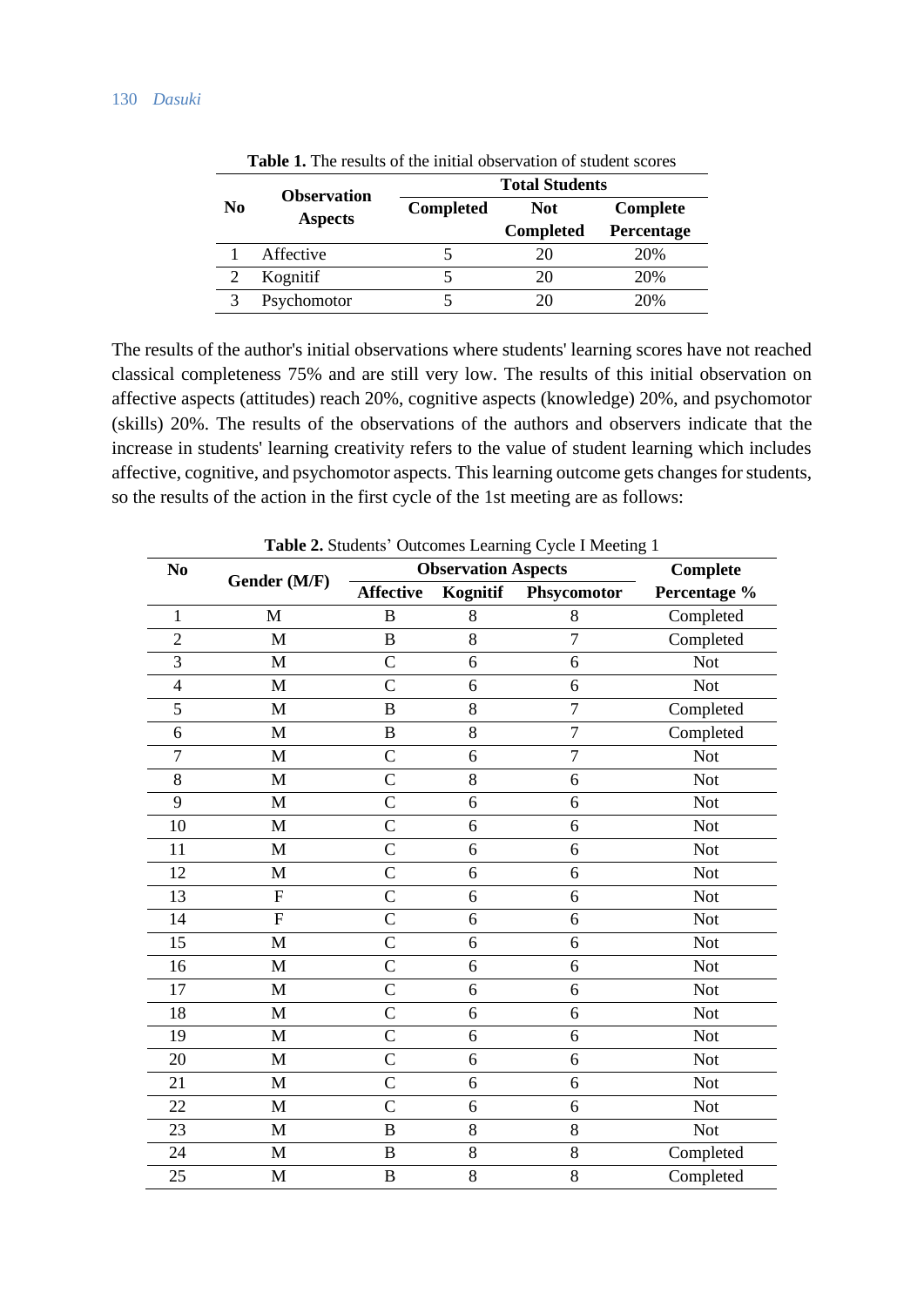| N <sub>0</sub>        | Gender (M/F) | <b>Observation Aspects</b> |          |                    | Complete     |
|-----------------------|--------------|----------------------------|----------|--------------------|--------------|
|                       |              | <b>Affective</b>           | Kognitif | <b>Phsycomotor</b> | Percentage % |
| Total                 |              |                            | 166      | 162                |              |
| Average               |              |                            | 6.64     | 6.48               |              |
| Complete Percentage % |              |                            |          |                    | 28%          |

The results of the observation in the first cycle of the 1st meeting the average value of the cognitive aspect was 6.64 and the psychomotor aspect were 6.48 and the affective aspect of C for the classically complete score obtained was only 28%. This value has not reached the classical completeness value. The value of this learning outcome cannot be stated that students are creative in learning. Students are still seen to be creative in learning. Students are still accustomed to learning to receive notes from the teacher. The activity in the first cycle of the 1st meeting, the observations of the observers showed that students were not accustomed to cooperative learning so that they became shackled, they felt ashamed, but there was a change in learning outcomes, meaning that students had started to learn by applying the cooperative model. To improve student learning creativity, the writer took action at the 2nd meeting by increasing learning motivation so that students better understand how to learn cooperatively.

| N <sub>0</sub> | Gender (M/F)   | <b>Observation Aspects</b> |          |                | Complete     |
|----------------|----------------|----------------------------|----------|----------------|--------------|
|                |                | <b>Affective</b>           | Kognitif | Psychomotor    | Percentage % |
| $\mathbf{1}$   | M              | $\bf{B}$                   | 8        | 8              | Completed    |
| $\overline{c}$ | $\mathbf M$    | $\, {\bf B}$               | 8        | $\overline{7}$ | Completed    |
| 3              | M              | $\mathsf{C}$               | 6        | 6              | <b>Not</b>   |
| $\overline{4}$ | M              | C                          | 6        | 6              | <b>Not</b>   |
| 5              | $\mathbf M$    | B                          | 8        | $\overline{7}$ | Completed    |
| 6              | M              | $\, {\bf B}$               | 8        | $\overline{7}$ | Completed    |
| 7              | M              | $\overline{C}$             | 6        | $\overline{7}$ | <b>Not</b>   |
| 8              | $\mathbf{M}$   | $\overline{C}$             | 8        | 6              | <b>Not</b>   |
| 9              | $\mathbf{M}$   | $\mathcal{C}$              | 6        | 6              | <b>Not</b>   |
| 10             | $\mathbf M$    | $\mathcal{C}$              | 6        | 6              | <b>Not</b>   |
| 11             | M              | $\overline{C}$             | 6        | 6              | <b>Not</b>   |
| 12             | M              | $\overline{C}$             | 6        | 6              | <b>Not</b>   |
| 13             | $\mathbf F$    | $\overline{C}$             | 6        | 6              | <b>Not</b>   |
| 14             | $\overline{F}$ | $\overline{C}$             | 6        | 6              | <b>Not</b>   |
| 15             | $\mathbf M$    | $\mathsf{C}$               | 6        | 6              | <b>Not</b>   |
| 16             | M              | B                          | 8        | 8              | Completed    |
| 17             | M              | $\, {\bf B}$               | 8        | 8              | Completed    |
| 18             | $\mathbf{M}$   | $\, {\bf B}$               | 8        | 8              | Completed    |
| 19             | M              | $\mathsf{C}$               | 6        | 6              | <b>Not</b>   |
| 20             | M              | $\mathsf{C}$               | 6        | 6              | <b>Not</b>   |
| 21             | M              | $\mathsf{C}$               | 6        | 6              | <b>Not</b>   |
| 22             | M              | $\boldsymbol{B}$           | 8        | 8              | Completed    |

**Table 3.** Students' Outcomes Learning Cycle I Meeting 2

#### *Asian Journal of Science Education* 131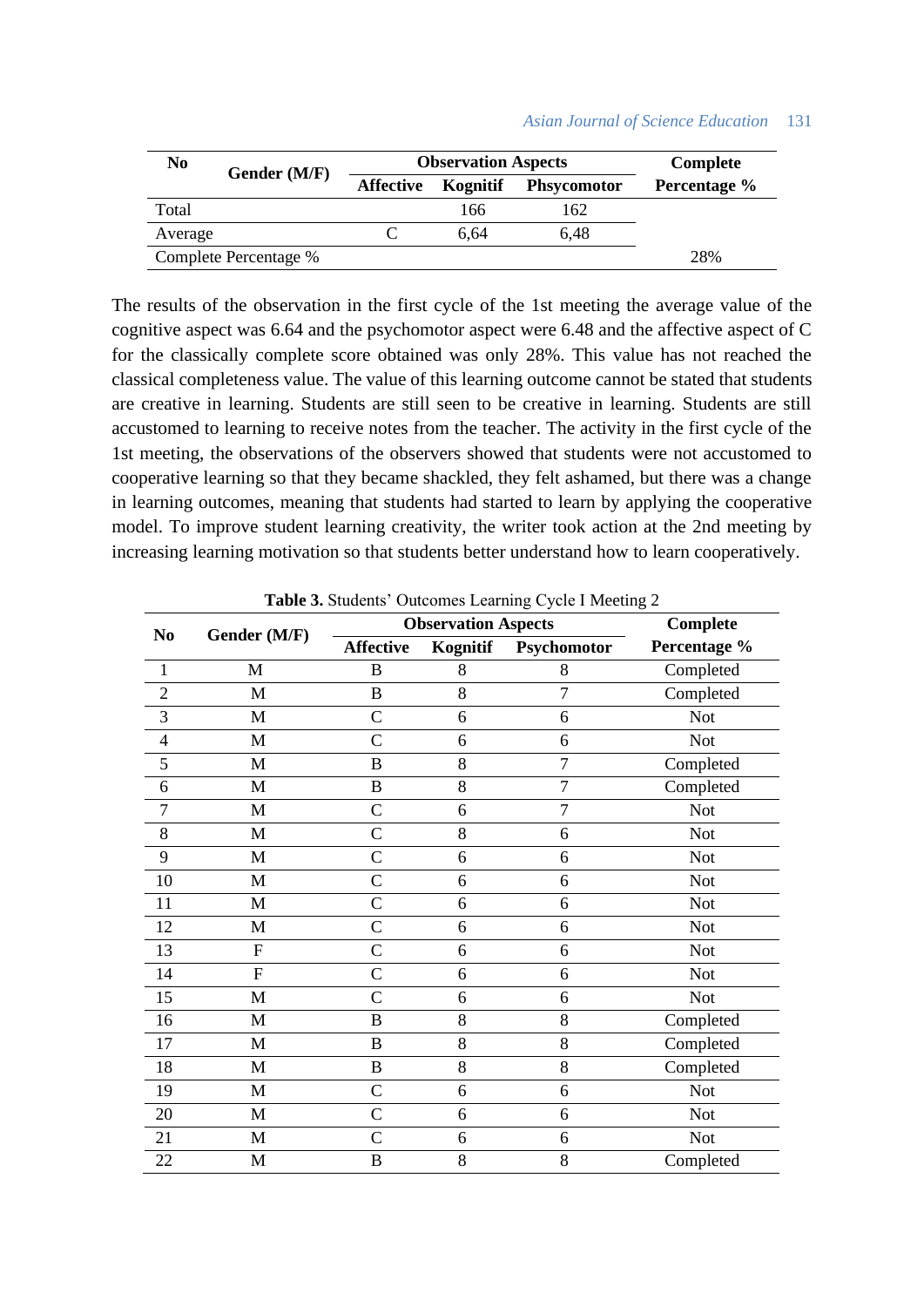### 132 *Dasuki*

| N <sub>0</sub>        | Gender (M/F) | <b>Observation Aspects</b> |          |             | Complete     |
|-----------------------|--------------|----------------------------|----------|-------------|--------------|
|                       |              | <b>Affective</b>           | Kognitif | Psychomotor | Percentage % |
| 23                    | M            |                            |          |             | Completed    |
| 24                    | M            | В                          |          |             | Completed    |
| 25                    | M            | В                          |          |             | Completed    |
|                       | Total        |                            | 174      | 170         |              |
|                       | Average      |                            | 6.96     | 6,8         |              |
| Complete Percentage % |              |                            |          |             | 44%          |

The results of observations at the second meeting of the class average value for 25 students in 3 aspects, namely the cognitive aspect of 6.96 and psychomotor 6.8 and the value of the affective aspect of C. The percentage value of classical learning completeness is 44%. The results of this 2nd action have changed for students who have started to prepare learning materials and students have started to enjoy using learning media then students are influenced by study friends who have mastered the learning material.

Observation of various student activities during the learning process took place in cycle I, found various weaknesses that would be reflected and corrected in cycle II, including:

- a) Preparation of learning tools, namely the material in the lesson plan, learning methods, learning approaches, and learning models
- b) Improving study groups to regulate TGT learning methods and students are expected to be disciplined in learning
- c) Improve observations about the learning process, namely observing learning attitudes, learning skills, and learning knowledge
- d) Reflection in cycle 1 is that the teacher must be able to maintain or improve the management of learning activities, the teacher must be able to motivate students to solve problems together with their groups or in discussions. Teachers must be able to encourage students to be active in discussions, teachers must observe students in writing the results of their investigations into an assessment book, and provide guidance if students have difficulties. Furthermore, the determination of the value of students in pairs of groups who answer the discussion questions is based on the lottery number of each group of pairs students, the teacher must motivate students more by giving awards to students or groups of pairs who can complete assignments and present their work properly and correctly.

The results of observations on the second cycle to the first meeting of this author still observed on student learning outcomes include cognitive, affective and psychomotor gives an overview on improving student learning outcomes. The results of observations in the second cycle of the 1st meeting are as follows: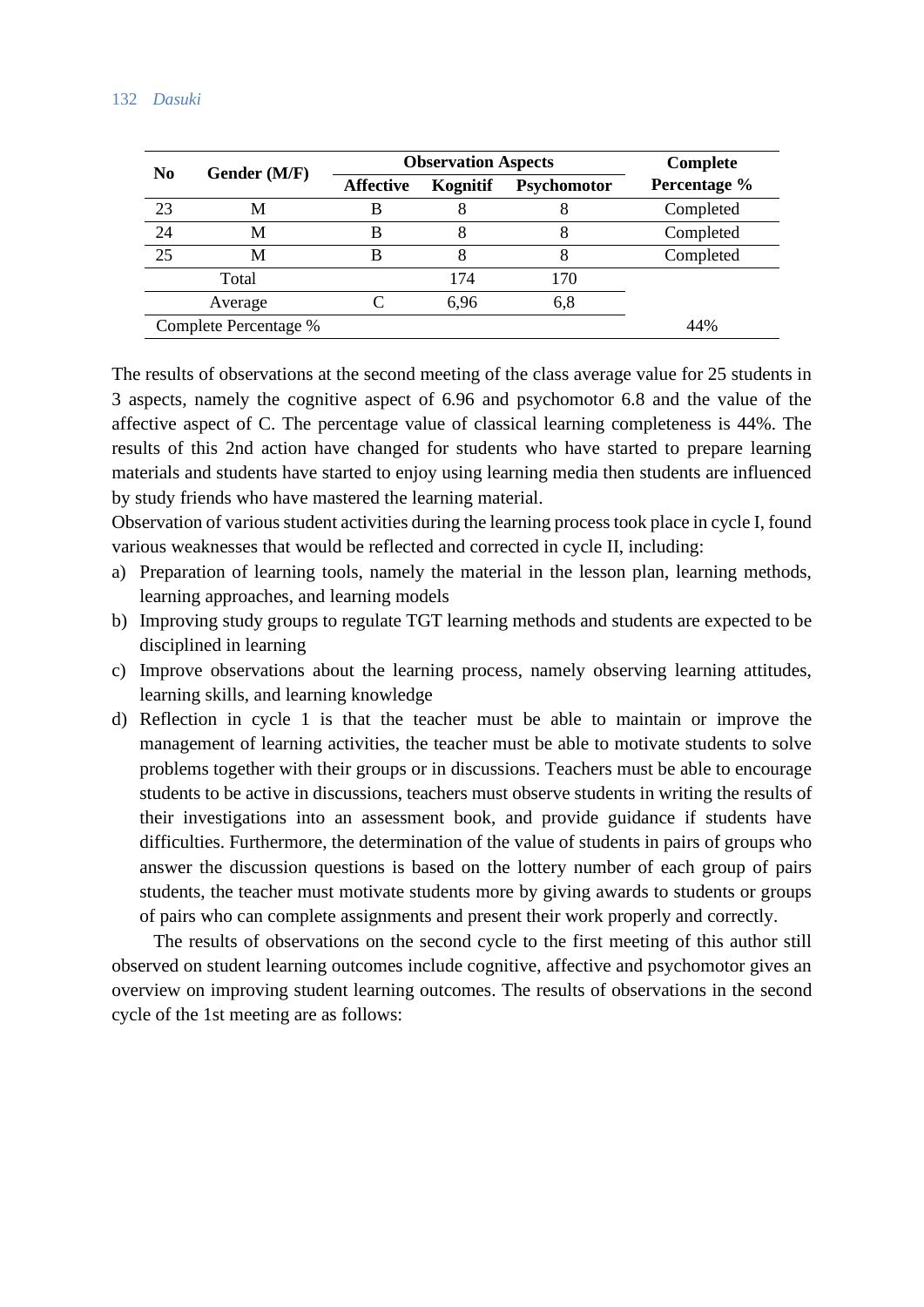| Asian Journal of Science Education |  |  | 133 |
|------------------------------------|--|--|-----|
|------------------------------------|--|--|-----|

| NO                         | Gender (M/F)   | <b>Table 4.</b> Stadents Calconies Learning Cycle 2 meeting 1<br><b>Observation Aspects</b> |                 | Complete       |              |
|----------------------------|----------------|---------------------------------------------------------------------------------------------|-----------------|----------------|--------------|
|                            |                | <b>Affective</b>                                                                            | <b>Kognitif</b> | Psychomotor    | Percentage % |
| $\mathbf{1}$               | M              | $\mathbf B$                                                                                 | 8               | 8              | Completed    |
| $\overline{c}$             | M              | $\bf{B}$                                                                                    | 8               | $\overline{7}$ | Completed    |
| 3                          | M              | $\bf{B}$                                                                                    | 8               | 8              | Completed    |
| $\overline{4}$             | $\mathbf M$    | $\bf{B}$                                                                                    | $\,8\,$         | $8\,$          | Completed    |
| 5                          | $\mathbf M$    | $\, {\bf B}$                                                                                | $\,8\,$         | $\overline{7}$ | Completed    |
| 6                          | $\mathbf{M}$   | $\overline{B}$                                                                              | 8               | $\overline{7}$ | Completed    |
| $\overline{7}$             | $\mathbf M$    | $\mathcal{C}$                                                                               | 6               | $\overline{7}$ | <b>Not</b>   |
| 8                          | M              | $\overline{C}$                                                                              | 8               | 6              | <b>Not</b>   |
| 9                          | $\mathbf M$    | $\bf{B}$                                                                                    | $\,8\,$         | $8\,$          | Completed    |
| 10                         | $\mathbf M$    | $\mathsf{C}$                                                                                | 6               | 6              | <b>Not</b>   |
| 11                         | M              | B                                                                                           | 8               | 8              | Completed    |
| 12                         | M              | $\mathcal{C}$                                                                               | 6               | 6              | <b>Not</b>   |
| 13                         | $\overline{F}$ | $\bf{B}$                                                                                    | 8               | 8              | Completed    |
| 14                         | $\overline{F}$ | $\overline{C}$                                                                              | 6               | 6              | <b>Not</b>   |
| 15                         | $\mathbf M$    | $\overline{C}$                                                                              | 6               | 6              | <b>Not</b>   |
| 16                         | $\mathbf M$    | $\overline{B}$                                                                              | 8               | 8              | Completed    |
| 17                         | $\mathbf{M}$   | $\overline{B}$                                                                              | 8               | 8              | Completed    |
| 18                         | M              | $\, {\bf B}$                                                                                | 8               | $8\,$          | Completed    |
| 19                         | M              | $\overline{C}$                                                                              | 6               | 6              | <b>Not</b>   |
| 20                         | $\mathbf M$    | $\mathcal{C}$                                                                               | 6               | 6              | <b>Not</b>   |
| 21                         | M              | $\mathcal{C}$                                                                               | 6               | 6              | <b>Not</b>   |
| 22                         | $\mathbf{M}$   | $\mathbf B$                                                                                 | 8               | $\,8\,$        | Completed    |
| 23                         | M              | $\bf{B}$                                                                                    | $8\,$           | $8\,$          | Completed    |
| 24                         | M              | $\bf{B}$                                                                                    | 8               | 8              | Completed    |
| 25                         | M              | $\, {\bf B}$                                                                                | 8               | 8              | Completed    |
| Total                      |                |                                                                                             | 184             | 180            |              |
| Average                    |                | B                                                                                           | 7,36            | 7,2            |              |
| <b>Complete Percentage</b> |                |                                                                                             |                 |                |              |
| $\frac{0}{0}$              |                |                                                                                             |                 |                | 64%          |

**Table 4.** Students' Outcomes Learning Cycle 2 Meeting 1

The results of the observation of the second cycle of the 1st meeting have shown changes in learning shown by the average value of the cognitive aspect of 7.36; psychomotor aspects 7,12; and the affective aspect of B and the classically complete score obtained is 64%. The results of the action in the second cycle of the 1st meeting, student learning outcomes obtained from the results of tests on students' attitudes, cognitive and psychomotor showed a good response in participating in learning. Students are getting used to the cooperative learning of the Teams Games Tournament TGT model, which shows that almost all students have done the assigned tasks well. The results of observations at the second meeting can be seen in the following table: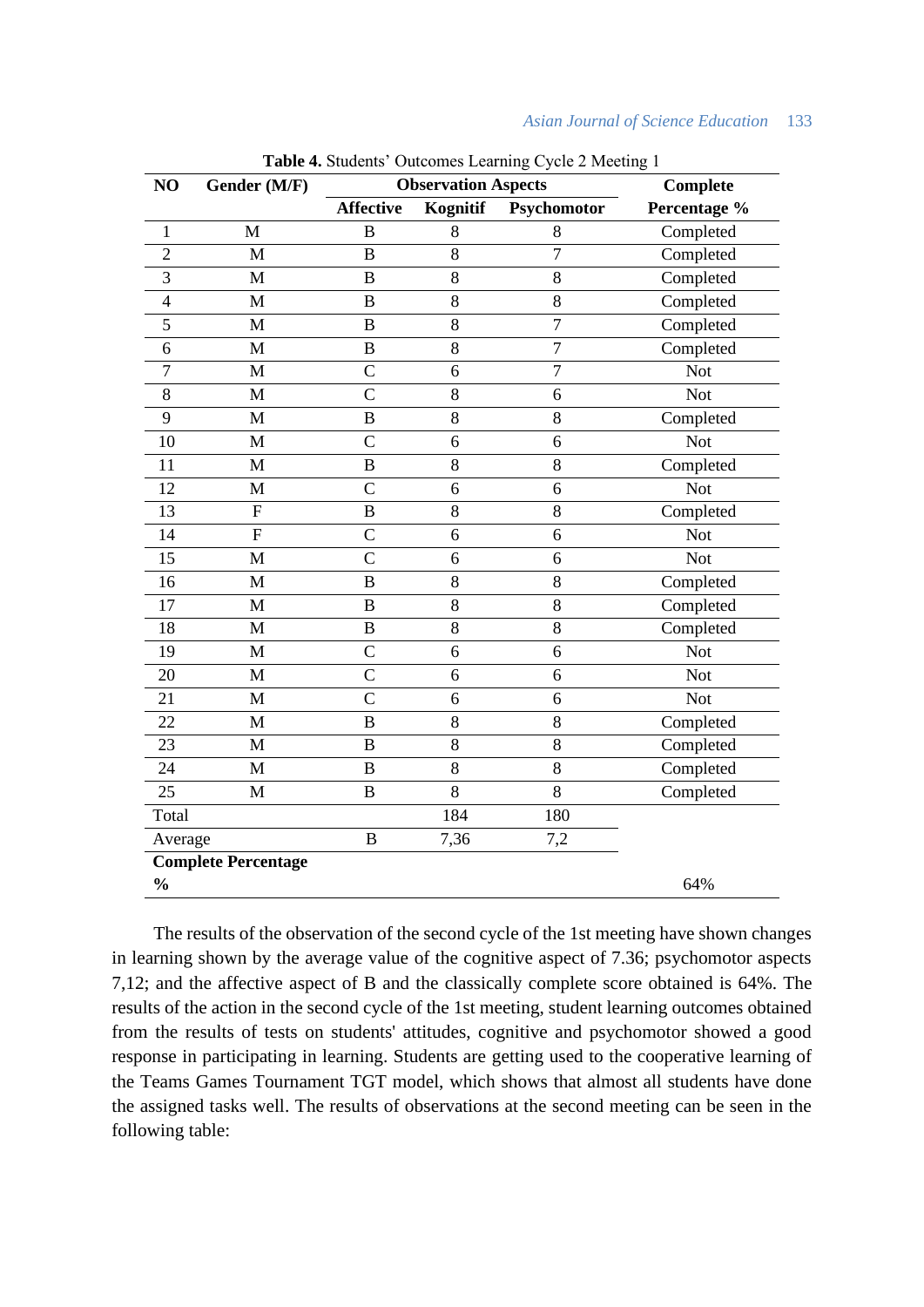|                         |                | <b>Observation Aspects</b> |          |                | <b>Complete</b> |  |
|-------------------------|----------------|----------------------------|----------|----------------|-----------------|--|
| NO                      | Gender (M/F)   | <b>Affective</b>           | Kognitif | Psychomotor    | Percentage %    |  |
| $\mathbf 1$             | M              | B                          | 8        | 8              | Completed       |  |
| $\overline{2}$          | M              | B                          | 8        | $\overline{7}$ | Completed       |  |
| 3                       | M              | B                          | 8        | 8              | Completed       |  |
| $\overline{4}$          | M              | B                          | 8        | 8              | Completed       |  |
| 5                       | M              | B                          | 8        | $\overline{7}$ | Completed       |  |
| 6                       | M              | B                          | 8        | $\overline{7}$ | Completed       |  |
| $\overline{7}$          | M              | B                          | 8        | $\overline{7}$ | Completed       |  |
| 8                       | M              | $\overline{C}$             | 8        | 6              | <b>Not</b>      |  |
| 9                       | M              | B                          | 8        | 8              | Completed       |  |
| 10                      | M              | B                          | 8        | $\overline{7}$ | Completed       |  |
| 11                      | M              | B                          | 8        | 8              | Completed       |  |
| 12                      | M              | B                          | 8        | $\overline{7}$ | Completed       |  |
| 13                      | ${\bf F}$      | B                          | 8        | 8              | Completed       |  |
| 14                      | $\overline{F}$ | $\overline{C}$             | 6        | 6              | <b>Not</b>      |  |
| 15                      | $\mathbf{M}$   | $\overline{C}$             | 6        | 6              | <b>Not</b>      |  |
| 16                      | M              | B                          | 8        | 8              | Completed       |  |
| 17                      | M              | B                          | 8        | 8              | Completed       |  |
| 18                      | M              | B                          | 8        | 8              | Completed       |  |
| 19                      | M              | $\overline{C}$             | 6        | 6              | <b>Not</b>      |  |
| 20                      | $\mathbf{M}$   | $\overline{C}$             | 6        | 6              | Not             |  |
| 21                      | $\mathbf{M}$   | $\overline{C}$             | 6        | 6              | <b>Not</b>      |  |
| 22                      | M              | B                          | 8        | 8              | Completed       |  |
| 23                      | M              | B                          | 8        | 8              | Completed       |  |
| 24                      | M              | $\overline{B}$             | 8        | 8              | Completed       |  |
| 25                      | M              | B                          | 8        | 8              | Completed       |  |
| Total                   |                |                            | 190      | 182            |                 |  |
| Average                 |                | $\overline{B}$             | 7,6      | 7,28           |                 |  |
| Complete Percentage (%) |                |                            |          |                | 76%             |  |

**Table 5.** Students' Outcomes Learning Cycle 2 Meeting 2

The results of observations at the 2nd meeting showed the class average value for 25 students classically completed, which was 76%. The average value of cognitive aspects is 7.6; psychomotor aspect 7,28; and the value on the affective aspect B. This value has provided a major change in the learning process so that the author does not continue in the next cycle. The results of the observations in the second cycle of the second meeting of the observers' observations showed that students were accustomed to cooperative learning and then students were able to understand the learning process by applying cooperative learning models. Student learning outcomes can be declared complete classically.

## **Cycle 1**

The results of the observation of the first cycle of the 1st meeting the average value of the cognitive aspect was 6.64; psychomotor aspects 6.48; and on the affective aspect of C for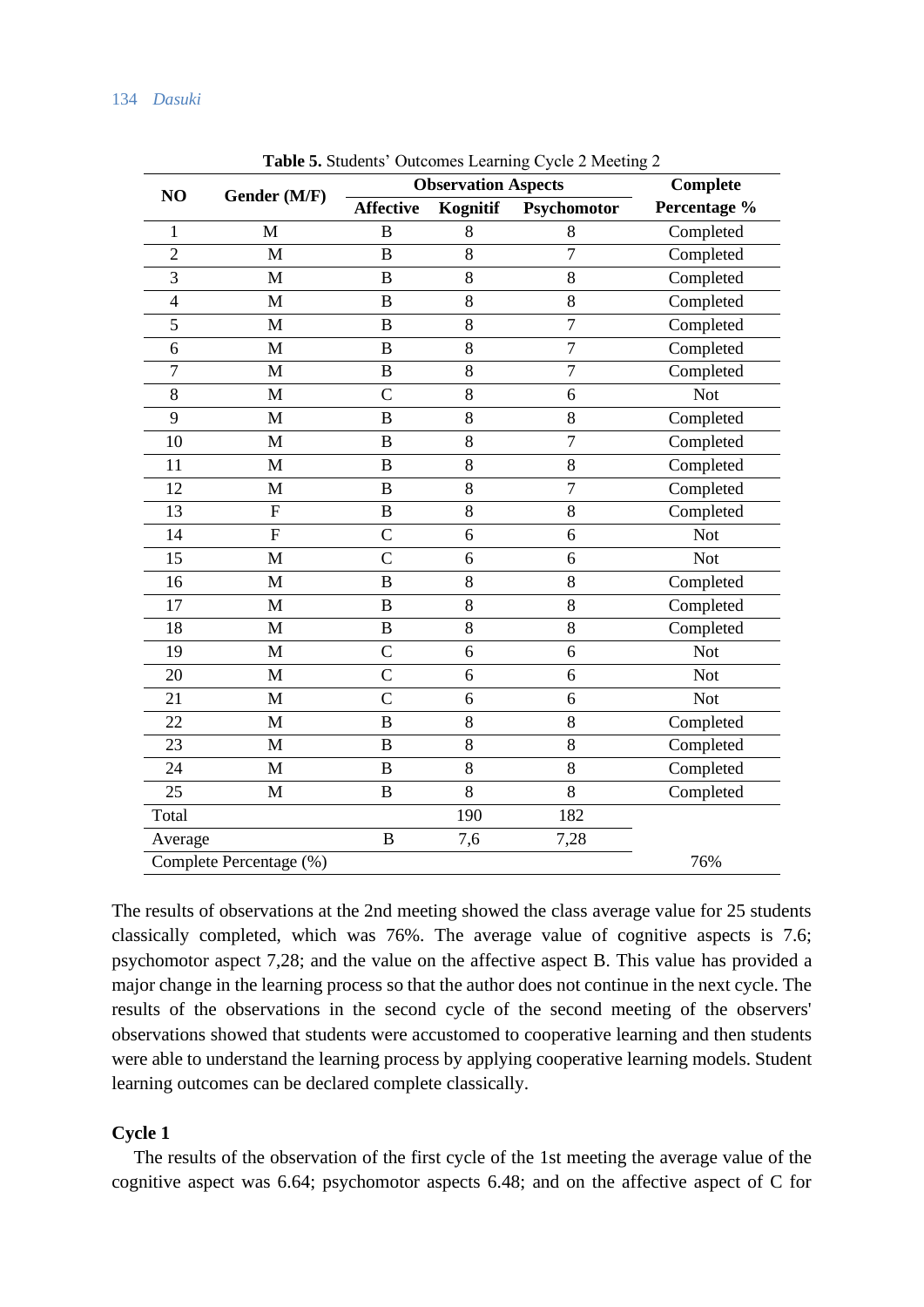### *Asian Journal of Science Education* 135

classically complete scores obtained only 28%. The second meeting the average value of the cognitive aspect is 6.96; psychomotor 6,8; and the value on the affective aspect of C classically obtained only 44%. This value becomes a tool for achieving completeness for researchers in considering classroom action research activities. This is caused by students who do not understand learning by using the Teams Games Tournament (TGT) learning model. At the beginning of the change in the learning method used, students are not used to it and there will be a process of adaptation to a new way of learning (Farhan, A., et al., 2021). At the second meeting, there was an idea that students were getting to know the Teams Games Tournament TGT learning model. Learning media is also more prepared than meeting 1 after an evaluation of the previous activity was carried out because the teacher was more mature in preparing all the needs for the next learning activity (Hamalik, Oemar., 2002). Teacher readiness in learning is one of the success factors of a learning process (Herliana, F., et al., 2020). The teacher's efforts in the learning process must be effective both in planning learning to using learning models for these activities in order to renew the learning process which can increase student learning motivation (Allen, M., et al., 2006; Sardiman, 2004) so that student learning scores can increase because motivation is very important. related to student learning outcomes (Susanna, et al., 2021; Herliana, F., et al., 2015).

## **Cycle II**

Cycle II Meeting 1 the average value of cognitive aspects is 7.36; psychomotor aspects 7,12; and the affective aspect of B with a classically complete score obtained by 64%. The second meeting got a class average score for 25 students with a classically complete score of 76%. The average value of cognitive aspects is 7.6; psychomotor aspect 7,28; and affective aspects B. The increase in classical completion scores of each cycle in detail can be seen in the following table:



Figure 1. Graph of increasing completed learning per cycle

This increase in learning mastery results indicates a positive change in learning activities, namely the more diverse student activities as previously formulated. Visual activity is indicated by an increase in the Minimum Completeness Criteria (KKM) after the Teams Games Tournament (TGT) learning model is applied. With cooperative learning, students can be creative in conveying ideas or facts, and overcome misconceptions faced by students (Sitorus, E. N., & Surya, E., 2017). Sudjana (2005:22) states that the factors that influence learning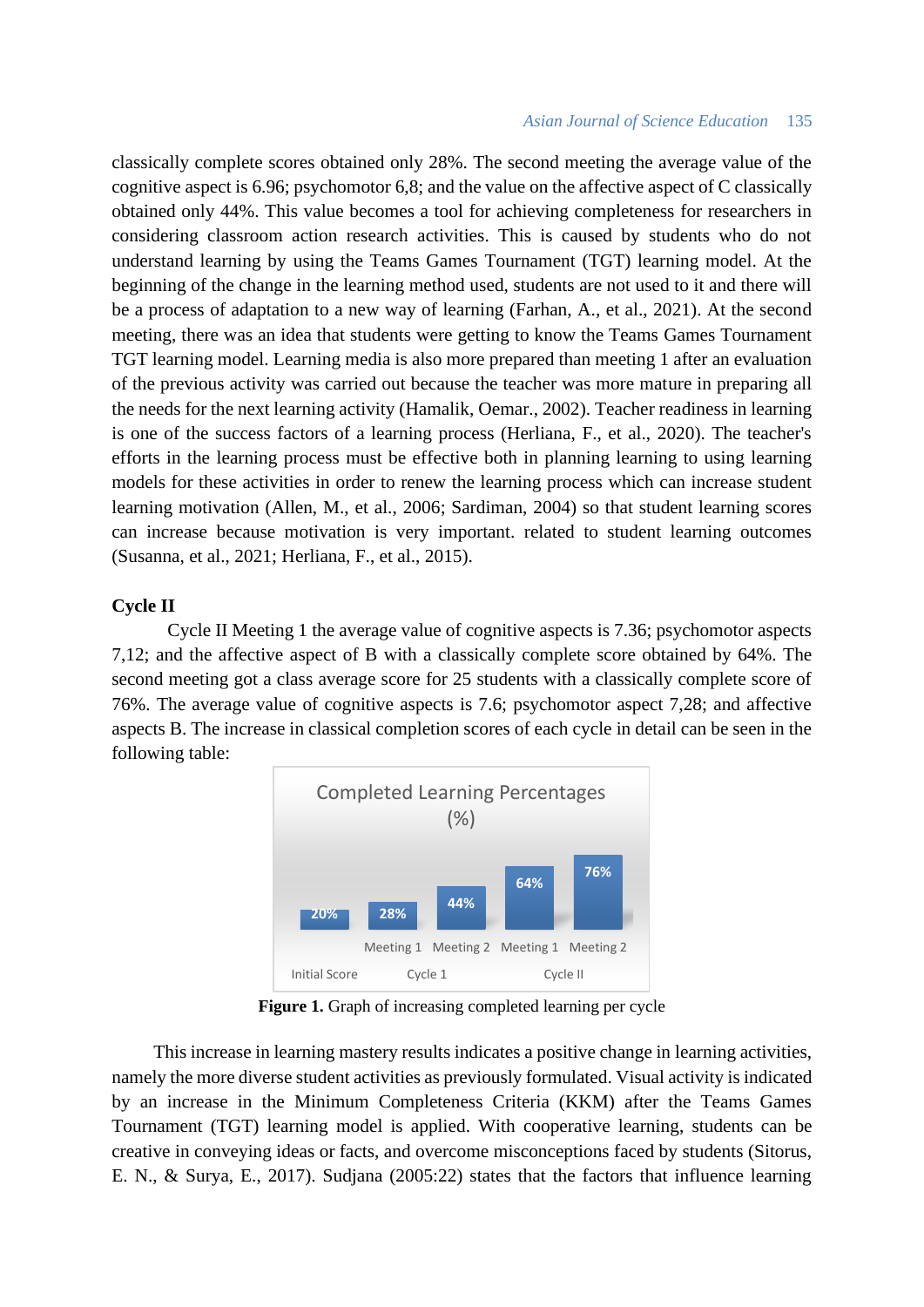#### 136 *Dasuki*

outcomes are the quality of teaching in the school itself, namely there are three elements, namely teacher competence, class characteristics, and school characteristics. The characteristics of the school are related to school discipline, the library in the school, the geographical location of the school, the school environment, aesthetics in the sense that the school provides a feeling of comfort and learning satisfaction, is clean, neat, and orderly (Reyes, M. R., et al., 2012). In relation to teacher competence, which is one of the elements that affect the quality of learning, in learning the teacher must be clever in choosing approaches and teaching methods that are in accordance with the content of the subject matter (Silins, H., & Mulford, B., 2002). The method serves as a medium for transforming lessons towards the objectives to be achieved so that the learning methods used must be truly effective and efficient. Likewise, readiness of teaching tools that support the learning method must be prepared in accordance with the skills possessed by the teacher in order to achieve effective and efficient learning outcomes (Syukri, M., et al., 2021).

## **CONCLUSIONS**

Cooperative learning in its implementation is more effective if it first plans learning tools to determine learning strategies and more accurate assessment techniques. The application of the Teams Games Tournament (TGT) learning model provides learning changes for students and the creative impact of learning for students so that student learning outcomes increase. This learning model can increase students' learning motivation so that developments in the learning process provide learning readiness for students so that the learning process can be declared classically complete. This learning model can be used as a pattern for developing cooperative learning models by teachers and as an effort to increase self-development in carrying out their duties as educators. In addition, schools can also mobilize teachers to improve their knowledge and teaching skills by applying cooperative learning models such as the Teams Games Tournament model, one of which is the Teams Games Tournament.

## **References**

- Allen, M., Witt, P. L., & Wheeless, L. R. (2006). The role of teacher immediacy as a motivational factor in student learning: Using meta-analysis to test a causal model. *Communication education*, *55*(1), 21-31.
- Farhan, A., Herliana, F., Evendi, E., Devy, N. K., & Mauliza, F. (2021). The Implementation of "Guru Penggerak"(Organizer Teachers) Concept to Innovation of The Discussion Methods in Thermodynamics Course. *Jurnal Penelitian & Pengembangan Pendidikan Fisika*, *7*(1), 1-12.
- Hamalik, Oemar. (2002). *Pendidikan Guru Berdasarkan Pendekatan Kompetensi*. Bumi Aksara. Jakarta.